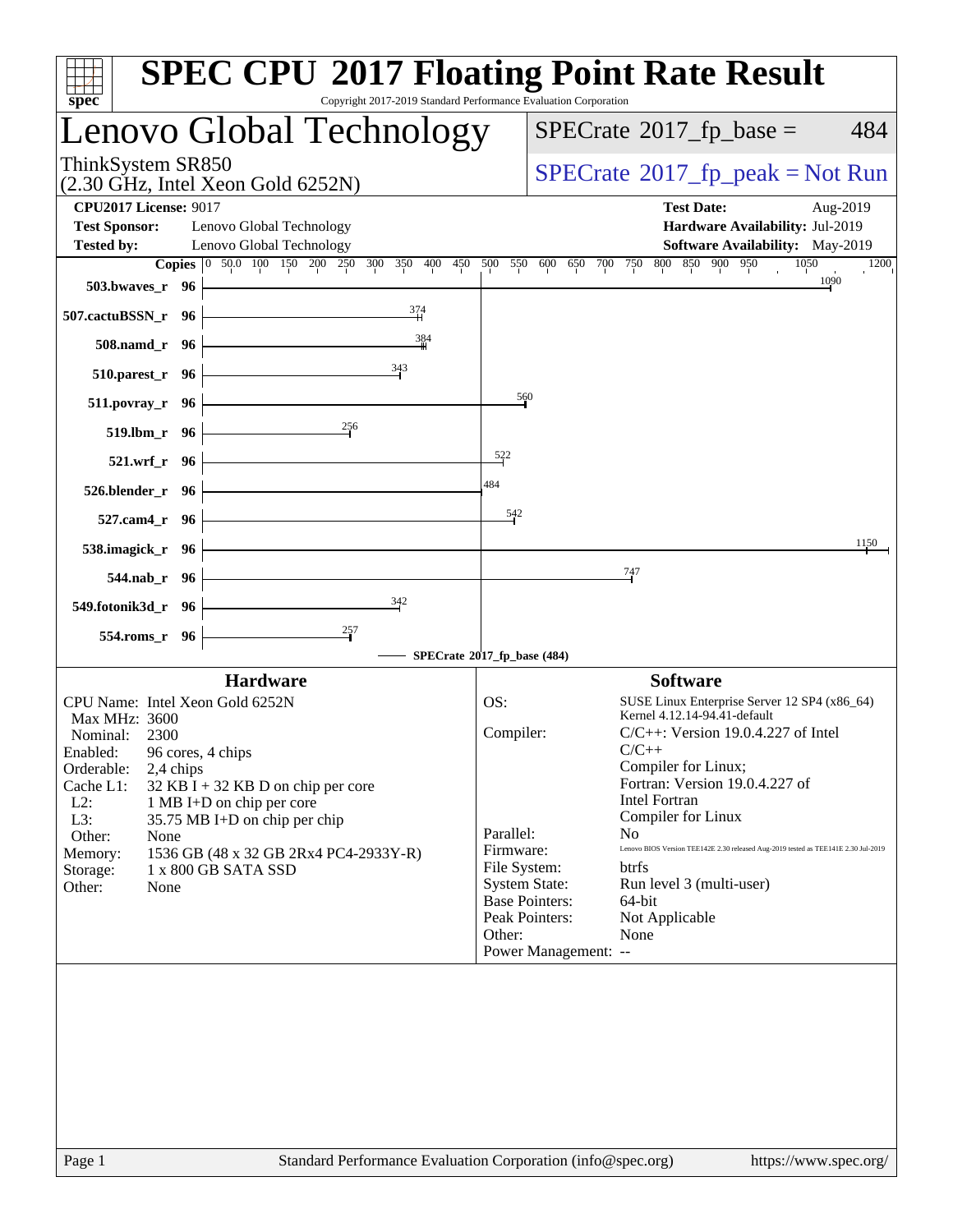

## Lenovo Global Technology

(2.30 GHz, Intel Xeon Gold 6252N)

ThinkSystem SR850<br>  $\begin{array}{c}\n\text{SPECrate} \textcirc 2017\_fp\_peak = Not Run \\
\text{SPECrate} \textcirc 2017\_fp\_peak = Not Run\n\end{array}$  $\begin{array}{c}\n\text{SPECrate} \textcirc 2017\_fp\_peak = Not Run \\
\text{SPECrate} \textcirc 2017\_fp\_peak = Not Run\n\end{array}$  $\begin{array}{c}\n\text{SPECrate} \textcirc 2017\_fp\_peak = Not Run \\
\text{SPECrate} \textcirc 2017\_fp\_peak = Not Run\n\end{array}$  $SPECTate$ <sup>®</sup>[2017\\_fp\\_base =](http://www.spec.org/auto/cpu2017/Docs/result-fields.html#SPECrate2017fpbase) 484

**[Test Sponsor:](http://www.spec.org/auto/cpu2017/Docs/result-fields.html#TestSponsor)** Lenovo Global Technology **[Hardware Availability:](http://www.spec.org/auto/cpu2017/Docs/result-fields.html#HardwareAvailability)** Jul-2019 **[Tested by:](http://www.spec.org/auto/cpu2017/Docs/result-fields.html#Testedby)** Lenovo Global Technology **[Software Availability:](http://www.spec.org/auto/cpu2017/Docs/result-fields.html#SoftwareAvailability)** May-2019

**[CPU2017 License:](http://www.spec.org/auto/cpu2017/Docs/result-fields.html#CPU2017License)** 9017 **[Test Date:](http://www.spec.org/auto/cpu2017/Docs/result-fields.html#TestDate)** Aug-2019

### **[Results Table](http://www.spec.org/auto/cpu2017/Docs/result-fields.html#ResultsTable)**

|                                               | <b>Base</b>   |                |       |                | <b>Peak</b> |                |       |               |                |              |                |              |                |              |
|-----------------------------------------------|---------------|----------------|-------|----------------|-------------|----------------|-------|---------------|----------------|--------------|----------------|--------------|----------------|--------------|
| <b>Benchmark</b>                              | <b>Copies</b> | <b>Seconds</b> | Ratio | <b>Seconds</b> | Ratio       | <b>Seconds</b> | Ratio | <b>Copies</b> | <b>Seconds</b> | <b>Ratio</b> | <b>Seconds</b> | <b>Ratio</b> | <b>Seconds</b> | <b>Ratio</b> |
| 503.bwayes_r                                  | 96            | 881            | 1090  | 881            | <b>1090</b> | 882            | 1090  |               |                |              |                |              |                |              |
| 507.cactuBSSN r                               | 96            | 320            | 380   | 325            | 374         | 325            | 373   |               |                |              |                |              |                |              |
| $508$ .namd $r$                               | 96            | 240            | 381   | 235            | 388         | 238            | 384   |               |                |              |                |              |                |              |
| 510.parest_r                                  | 96            | 732            | 343   | 733            | 343         | 735            | 342   |               |                |              |                |              |                |              |
| 511.povray_r                                  | 96            | 401            | 560   | 399            | 562         | 400            | 560   |               |                |              |                |              |                |              |
| 519.lbm r                                     | 96            | 396            | 256   | <u>395</u>     | 256         | 395            | 256   |               |                |              |                |              |                |              |
| $521.wrf_r$                                   | 96            | 412            | 522   | 412            | 522         | 412            | 523   |               |                |              |                |              |                |              |
| 526.blender r                                 | 96            | 302            | 484   | 302            | 484         | 302            | 485   |               |                |              |                |              |                |              |
| $527$ .cam $4r$                               | 96            | 310            | 542   | 310            | 542         | 310            | 542   |               |                |              |                |              |                |              |
| 538.imagick_r                                 | 96            | 207            | 1150  | 207            | 1150        | 200            | 1190  |               |                |              |                |              |                |              |
| $544$ .nab_r                                  | 96            | 216            | 747   | 216            | 747         | 217            | 746   |               |                |              |                |              |                |              |
| 549.fotonik3d r                               | 96            | 1095           | 342   | 1094           | 342         | 1095           | 342   |               |                |              |                |              |                |              |
| $554$ .roms_r                                 | 96            | 590            | 258   | 594            | 257         | 597            | 256   |               |                |              |                |              |                |              |
| $SPECrate^{\circ}2017$ fp base =              |               |                | 484   |                |             |                |       |               |                |              |                |              |                |              |
| $SPECrate^*2017_fp\_peak =$<br><b>Not Run</b> |               |                |       |                |             |                |       |               |                |              |                |              |                |              |

Results appear in the [order in which they were run](http://www.spec.org/auto/cpu2017/Docs/result-fields.html#RunOrder). Bold underlined text [indicates a median measurement.](http://www.spec.org/auto/cpu2017/Docs/result-fields.html#Median)

### **[Submit Notes](http://www.spec.org/auto/cpu2017/Docs/result-fields.html#SubmitNotes)**

 The numactl mechanism was used to bind copies to processors. The config file option 'submit' was used to generate numactl commands to bind each copy to a specific processor. For details, please see the config file.

### **[Operating System Notes](http://www.spec.org/auto/cpu2017/Docs/result-fields.html#OperatingSystemNotes)**

Stack size set to unlimited using "ulimit -s unlimited"

### **[General Notes](http://www.spec.org/auto/cpu2017/Docs/result-fields.html#GeneralNotes)**

Environment variables set by runcpu before the start of the run: LD\_LIBRARY\_PATH = "/home/cpu2017-1.0.5-ic19.0u4/lib/intel64"

 Binaries compiled on a system with 1x Intel Core i9-799X CPU + 32GB RAM memory using Redhat Enterprise Linux 7.5 Transparent Huge Pages enabled by default Prior to runcpu invocation Filesystem page cache synced and cleared with: sync; echo 3> /proc/sys/vm/drop\_caches runcpu command invoked through numactl i.e.: numactl --interleave=all runcpu <etc> NA: The test sponsor attests, as of date of publication, that CVE-2017-5754 (Meltdown) is mitigated in the system as tested and documented.

**(Continued on next page)**

| Page 2 | Standard Performance Evaluation Corporation (info@spec.org) | https://www.spec.org/ |
|--------|-------------------------------------------------------------|-----------------------|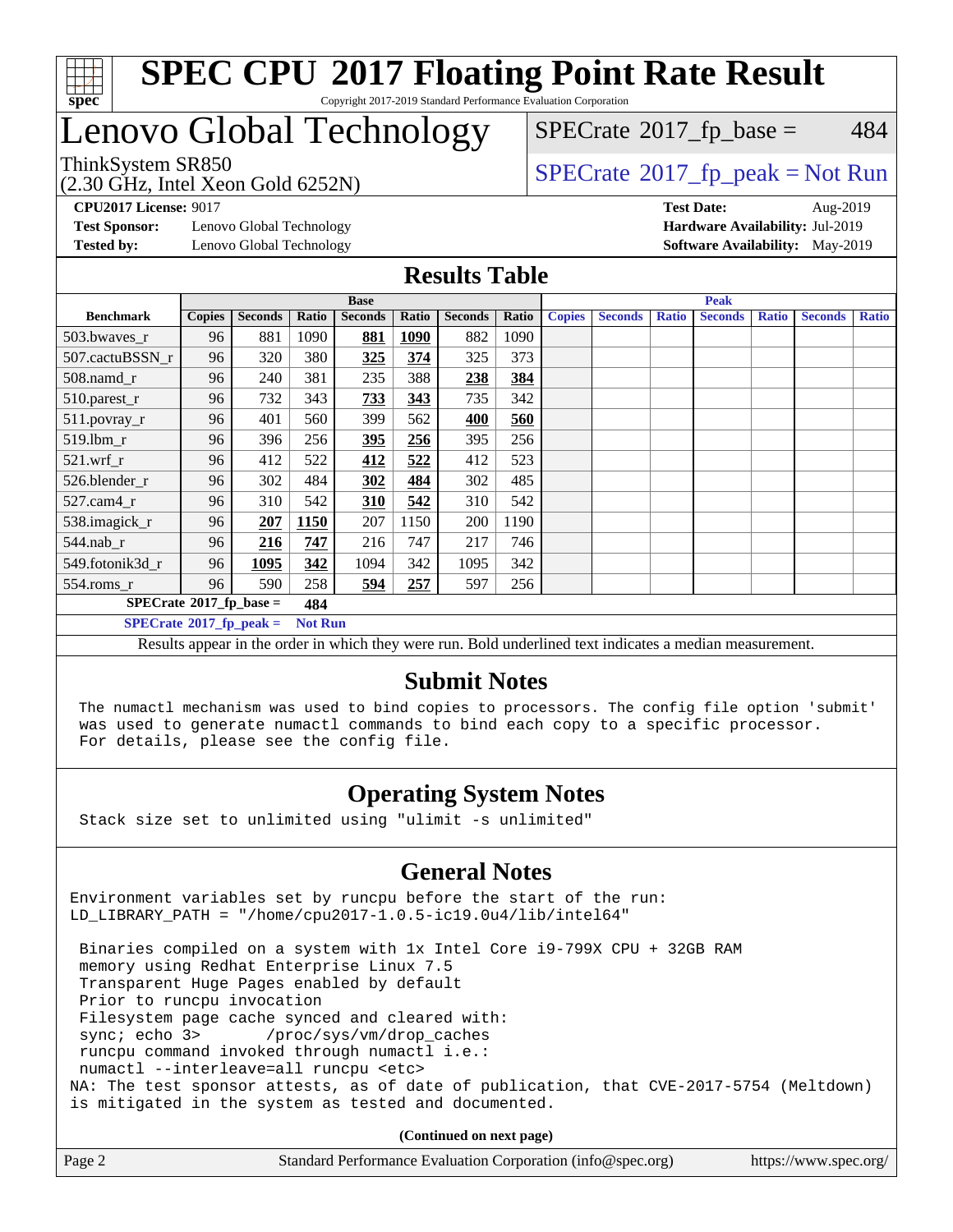

# **[SPEC CPU](http://www.spec.org/auto/cpu2017/Docs/result-fields.html#SPECCPU2017FloatingPointRateResult)[2017 Floating Point Rate Result](http://www.spec.org/auto/cpu2017/Docs/result-fields.html#SPECCPU2017FloatingPointRateResult)**

Copyright 2017-2019 Standard Performance Evaluation Corporation

## Lenovo Global Technology

 $SPECTate$ <sup>®</sup>[2017\\_fp\\_base =](http://www.spec.org/auto/cpu2017/Docs/result-fields.html#SPECrate2017fpbase) 484

(2.30 GHz, Intel Xeon Gold 6252N)

ThinkSystem SR850<br>  $SPECrate^{\circ}2017$  $SPECrate^{\circ}2017$  fp\_peak = Not Run

**[Test Sponsor:](http://www.spec.org/auto/cpu2017/Docs/result-fields.html#TestSponsor)** Lenovo Global Technology **[Hardware Availability:](http://www.spec.org/auto/cpu2017/Docs/result-fields.html#HardwareAvailability)** Jul-2019 **[Tested by:](http://www.spec.org/auto/cpu2017/Docs/result-fields.html#Testedby)** Lenovo Global Technology **[Software Availability:](http://www.spec.org/auto/cpu2017/Docs/result-fields.html#SoftwareAvailability)** May-2019

**[CPU2017 License:](http://www.spec.org/auto/cpu2017/Docs/result-fields.html#CPU2017License)** 9017 **[Test Date:](http://www.spec.org/auto/cpu2017/Docs/result-fields.html#TestDate)** Aug-2019

### **[General Notes \(Continued\)](http://www.spec.org/auto/cpu2017/Docs/result-fields.html#GeneralNotes)**

Yes: The test sponsor attests, as of date of publication, that CVE-2017-5753 (Spectre variant 1) is mitigated in the system as tested and documented. Yes: The test sponsor attests, as of date of publication, that CVE-2017-5715 (Spectre variant 2) is mitigated in the system as tested and documented. Yes: The test sponsor attests, as of date of publication, that CVE-2018-3640 (Spectre variant 3a) is mitigated in the system as tested and documented. Yes: The test sponsor attests, as of date of publication, that CVE-2018-3639 (Spectre variant 4) is mitigated in the system as tested and documented.

### **[Platform Notes](http://www.spec.org/auto/cpu2017/Docs/result-fields.html#PlatformNotes)**

Page 3 Standard Performance Evaluation Corporation [\(info@spec.org\)](mailto:info@spec.org) <https://www.spec.org/> BIOS configuration: Choose Operating Mode set to Maximum Performance Choose Operating Mode set to Custom Mode C-states set to Legacy Hyper-Threading set to Disable SNC set to Enable Sysinfo program /home/cpu2017-1.0.5-ic19.0u4/bin/sysinfo Rev: r5974 of 2018-05-19 9bcde8f2999c33d61f64985e45859ea9 running on linux-9o83 Thu Aug 15 23:39:56 2019 SUT (System Under Test) info as seen by some common utilities. For more information on this section, see <https://www.spec.org/cpu2017/Docs/config.html#sysinfo> From /proc/cpuinfo model name : Intel(R) Xeon(R) Gold 6252N CPU @ 2.30GHz 4 "physical id"s (chips) 96 "processors" cores, siblings (Caution: counting these is hw and system dependent. The following excerpts from /proc/cpuinfo might not be reliable. Use with caution.) cpu cores : 24 siblings : 24 physical 0: cores 0 1 2 3 4 5 6 8 9 10 11 12 13 16 17 18 19 20 21 25 26 27 28 29 physical 1: cores 0 1 2 3 4 5 6 8 9 10 11 12 13 16 17 18 19 20 21 25 26 27 28 29 physical 2: cores 0 1 2 3 4 5 6 8 9 10 11 12 13 16 17 18 19 20 21 25 26 27 28 29 physical 3: cores 0 1 2 3 4 5 6 8 9 10 11 12 13 16 17 18 19 20 21 25 26 27 28 29 From lscpu: Architecture: x86\_64 CPU op-mode(s): 32-bit, 64-bit Byte Order: Little Endian CPU(s): 96 On-line CPU(s) list: 0-95 Thread(s) per core: 1 Core(s) per socket: 24 **(Continued on next page)**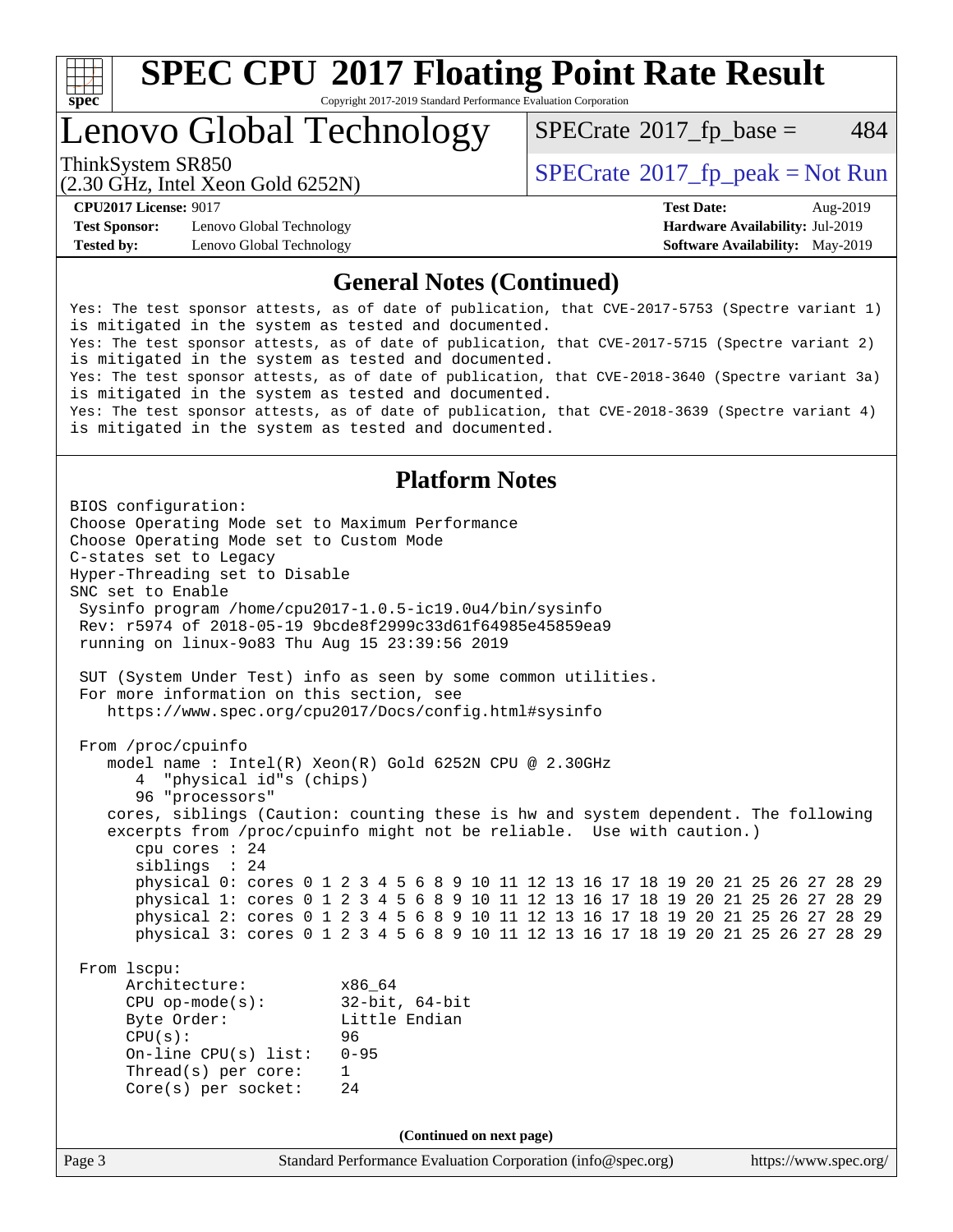

# **[SPEC CPU](http://www.spec.org/auto/cpu2017/Docs/result-fields.html#SPECCPU2017FloatingPointRateResult)[2017 Floating Point Rate Result](http://www.spec.org/auto/cpu2017/Docs/result-fields.html#SPECCPU2017FloatingPointRateResult)**

Copyright 2017-2019 Standard Performance Evaluation Corporation

### Lenovo Global Technology

 $SPECTate$ <sup>®</sup>[2017\\_fp\\_base =](http://www.spec.org/auto/cpu2017/Docs/result-fields.html#SPECrate2017fpbase) 484

(2.30 GHz, Intel Xeon Gold 6252N)

ThinkSystem SR850<br>  $\begin{array}{c}\n\text{SPECrate} \textcirc 2017\_fp\_peak = Not Run \\
\text{SPECrate} \textcirc 2017\_fp\_peak = Not Run\n\end{array}$  $\begin{array}{c}\n\text{SPECrate} \textcirc 2017\_fp\_peak = Not Run \\
\text{SPECrate} \textcirc 2017\_fp\_peak = Not Run\n\end{array}$  $\begin{array}{c}\n\text{SPECrate} \textcirc 2017\_fp\_peak = Not Run \\
\text{SPECrate} \textcirc 2017\_fp\_peak = Not Run\n\end{array}$ 

**[CPU2017 License:](http://www.spec.org/auto/cpu2017/Docs/result-fields.html#CPU2017License)** 9017 **[Test Date:](http://www.spec.org/auto/cpu2017/Docs/result-fields.html#TestDate)** Aug-2019

**[Test Sponsor:](http://www.spec.org/auto/cpu2017/Docs/result-fields.html#TestSponsor)** Lenovo Global Technology **[Hardware Availability:](http://www.spec.org/auto/cpu2017/Docs/result-fields.html#HardwareAvailability)** Jul-2019 **[Tested by:](http://www.spec.org/auto/cpu2017/Docs/result-fields.html#Testedby)** Lenovo Global Technology **[Software Availability:](http://www.spec.org/auto/cpu2017/Docs/result-fields.html#SoftwareAvailability)** May-2019

#### **[Platform Notes \(Continued\)](http://www.spec.org/auto/cpu2017/Docs/result-fields.html#PlatformNotes)**

| Socket(s):                                   | 4                                               |
|----------------------------------------------|-------------------------------------------------|
| NUMA $node(s):$                              | $\mathsf{R}$                                    |
| Vendor ID:                                   | GenuineIntel                                    |
| CPU family:                                  | 6                                               |
| Model:                                       | 85                                              |
| Model name:                                  | $Intel(R)$ Xeon $(R)$ Gold 6252N CPU @ 2.30GHz  |
| Stepping:                                    | 7                                               |
| CPU MHz:                                     | 2300.000                                        |
| $CPU$ $max$ $MHz$ :                          | 3600.0000                                       |
| CPU min MHz:                                 | 1000.0000                                       |
| BogoMIPS:                                    | 4600.00                                         |
| Virtualization:                              | $VT - x$                                        |
| $L1d$ cache:                                 | 32K                                             |
| $L1i$ cache:                                 | 32K                                             |
| $L2$ cache:                                  | 1024K                                           |
| $L3$ cache:                                  | 36608K                                          |
| NUMA node0 $CPU(s): 0-3, 7-9, 13-15, 19, 20$ |                                                 |
|                                              | NUMA nodel CPU(s): 4-6, 10-12, 16-18, 21-23     |
|                                              | NUMA node2 CPU(s): 24-27, 31-33, 37-39, 43, 44  |
| NUMA node3 CPU(s):                           | $28 - 30, 34 - 36, 40 - 42, 45 - 47$            |
|                                              | NUMA node4 CPU(s): 48-51, 55-57, 61-63, 67, 68  |
|                                              | NUMA node5 $CPU(s):$ 52-54, 58-60, 64-66, 69-71 |
|                                              | NUMA node6 CPU(s): 72-75,79-81,85-87,91,92      |
|                                              | NUMA node7 CPU(s): 76-78,82-84,88-90,93-95      |
| Flaqs:                                       | fpu vme de pse tsc msr pae mce cx8 apic sep m   |
|                                              |                                                 |

itrr pge mca cmov pat pse36 clflush dts acpi mmx fxsr sse sse2 ss ht tm pbe syscall nx pdpe1gb rdtscp lm constant\_tsc art arch\_perfmon pebs bts rep\_good nopl xtopology nonstop\_tsc cpuid aperfmperf pni pclmulqdq dtes64 monitor ds\_cpl vmx smx est tm2 ssse3 sdbg fma cx16 xtpr pdcm pcid dca sse4\_1 sse4\_2 x2apic movbe popcnt tsc\_deadline\_timer aes xsave avx f16c rdrand lahf\_lm abm 3dnowprefetch cpuid\_fault epb cat\_l3 cdp\_l3 invpcid\_single intel\_ppin ssbd mba ibrs ibpb stibp tpr\_shadow vnmi flexpriority ept vpid fsgsbase tsc\_adjust bmi1 hle avx2 smep bmi2 erms invpcid rtm cqm mpx rdt\_a avx512f avx512dq rdseed adx smap clflushopt clwb intel\_pt avx512cd avx512bw avx512vl xsaveopt xsavec xgetbv1 xsaves cqm\_llc cqm\_occup\_llc cqm\_mbm\_total cqm\_mbm\_local dtherm ida arat pln pts pku ospke avx512\_vnni flush\_l1d arch\_capabilities

 /proc/cpuinfo cache data cache size : 36608 KB

 From numactl --hardware WARNING: a numactl 'node' might or might not correspond to a physical chip. available: 8 nodes (0-7) node 0 cpus: 0 1 2 3 7 8 9 13 14 15 19 20 node 0 size: 193133 MB node 0 free: 192835 MB node 1 cpus: 4 5 6 10 11 12 16 17 18 21 22 23 node 1 size: 193528 MB

**(Continued on next page)**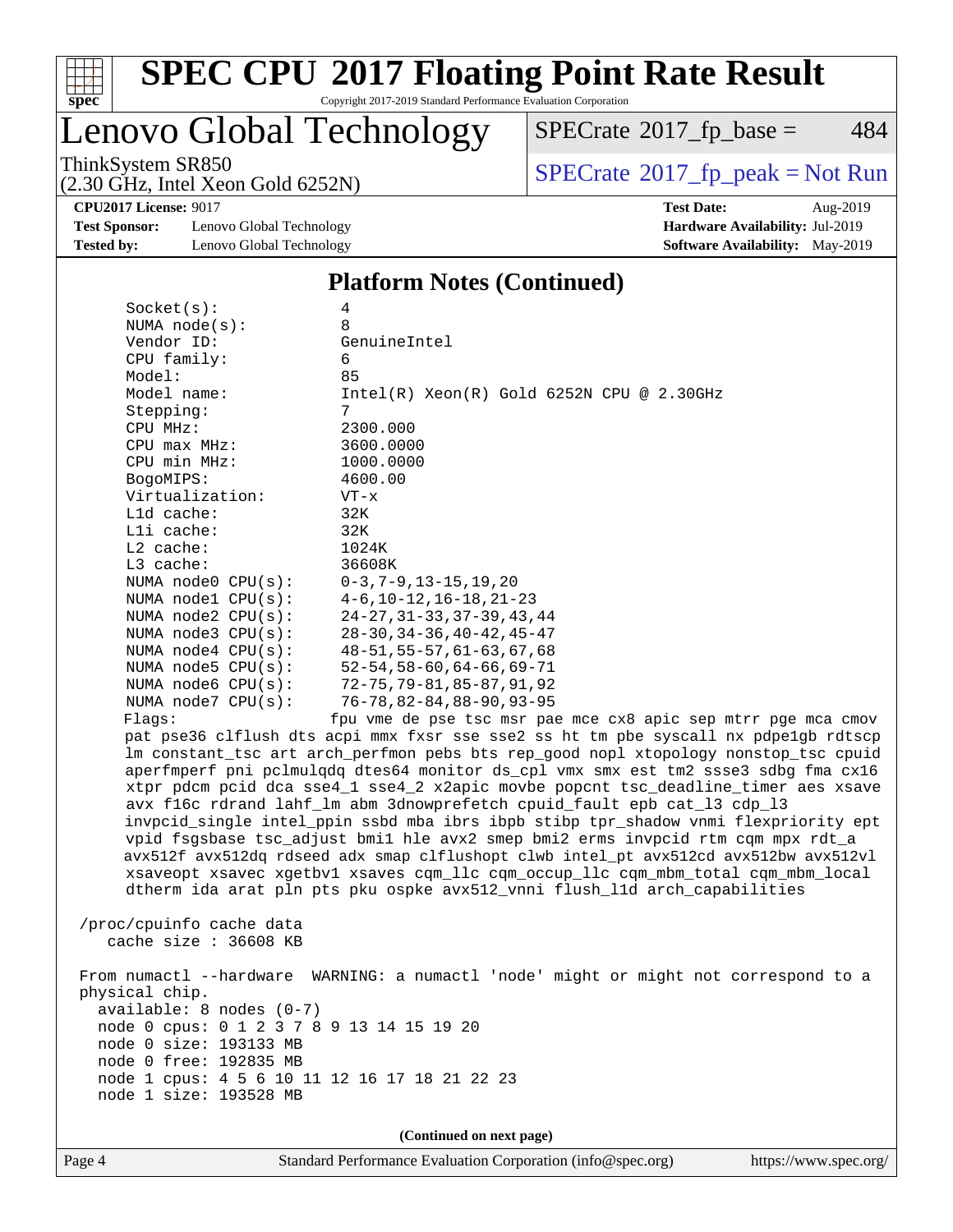

Lenovo Global Technology

 $SPECTate$ <sup>®</sup>[2017\\_fp\\_base =](http://www.spec.org/auto/cpu2017/Docs/result-fields.html#SPECrate2017fpbase) 484

(2.30 GHz, Intel Xeon Gold 6252N)

ThinkSystem SR850<br>(2.30 GHz, Intel Xeon Gold 6252N) [SPECrate](http://www.spec.org/auto/cpu2017/Docs/result-fields.html#SPECrate2017fppeak)®[2017\\_fp\\_peak = N](http://www.spec.org/auto/cpu2017/Docs/result-fields.html#SPECrate2017fppeak)ot Run

**[Test Sponsor:](http://www.spec.org/auto/cpu2017/Docs/result-fields.html#TestSponsor)** Lenovo Global Technology **[Hardware Availability:](http://www.spec.org/auto/cpu2017/Docs/result-fields.html#HardwareAvailability)** Jul-2019 **[Tested by:](http://www.spec.org/auto/cpu2017/Docs/result-fields.html#Testedby)** Lenovo Global Technology **[Software Availability:](http://www.spec.org/auto/cpu2017/Docs/result-fields.html#SoftwareAvailability)** May-2019

**[CPU2017 License:](http://www.spec.org/auto/cpu2017/Docs/result-fields.html#CPU2017License)** 9017 **[Test Date:](http://www.spec.org/auto/cpu2017/Docs/result-fields.html#TestDate)** Aug-2019

#### **[Platform Notes \(Continued\)](http://www.spec.org/auto/cpu2017/Docs/result-fields.html#PlatformNotes)**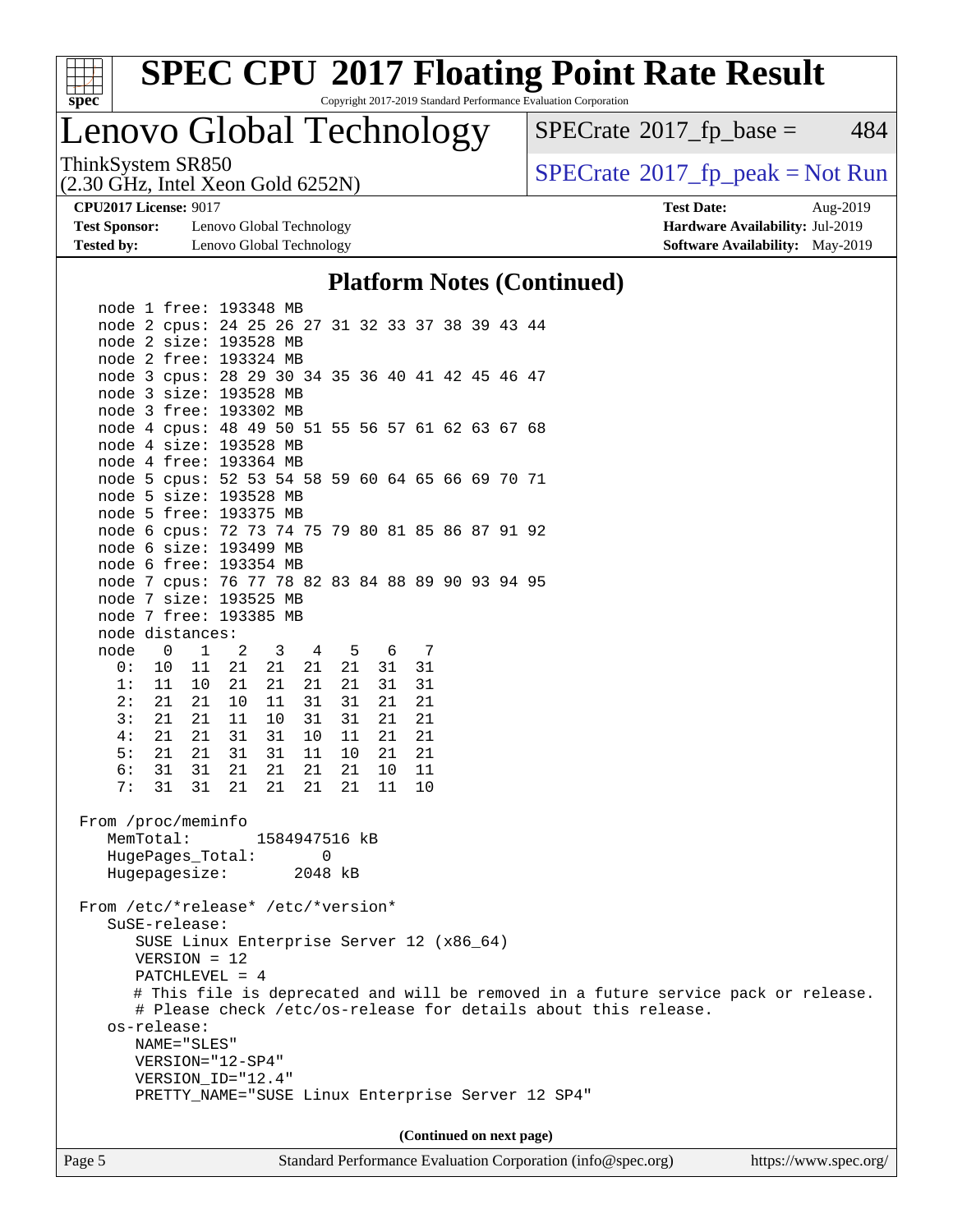

### Lenovo Global Technology

 $SPECTate$ <sup>®</sup>[2017\\_fp\\_base =](http://www.spec.org/auto/cpu2017/Docs/result-fields.html#SPECrate2017fpbase) 484

(2.30 GHz, Intel Xeon Gold 6252N)

 $SPECTate$ <sup>®</sup>[2017\\_fp\\_peak = N](http://www.spec.org/auto/cpu2017/Docs/result-fields.html#SPECrate2017fppeak)ot Run

**[CPU2017 License:](http://www.spec.org/auto/cpu2017/Docs/result-fields.html#CPU2017License)** 9017 **[Test Date:](http://www.spec.org/auto/cpu2017/Docs/result-fields.html#TestDate)** Aug-2019

**[Test Sponsor:](http://www.spec.org/auto/cpu2017/Docs/result-fields.html#TestSponsor)** Lenovo Global Technology **[Hardware Availability:](http://www.spec.org/auto/cpu2017/Docs/result-fields.html#HardwareAvailability)** Jul-2019 **[Tested by:](http://www.spec.org/auto/cpu2017/Docs/result-fields.html#Testedby)** Lenovo Global Technology **[Software Availability:](http://www.spec.org/auto/cpu2017/Docs/result-fields.html#SoftwareAvailability)** May-2019

### **[Platform Notes \(Continued\)](http://www.spec.org/auto/cpu2017/Docs/result-fields.html#PlatformNotes)**

 ID="sles" ANSI\_COLOR="0;32" CPE\_NAME="cpe:/o:suse:sles:12:sp4"

uname -a:

 Linux linux-9o83 4.12.14-94.41-default #1 SMP Wed Oct 31 12:25:04 UTC 2018 (3090901) x86\_64 x86\_64 x86\_64 GNU/Linux

Kernel self-reported vulnerability status:

 CVE-2017-5754 (Meltdown): Not affected CVE-2017-5753 (Spectre variant 1): Mitigation: \_\_user pointer sanitization CVE-2017-5715 (Spectre variant 2): Mitigation: Indirect Branch Restricted Speculation, IBPB, IBRS\_FW

run-level 3 Aug 15 23:25

 SPEC is set to: /home/cpu2017-1.0.5-ic19.0u4 Filesystem Type Size Used Avail Use% Mounted on /dev/sda2 btrfs 744G 134G 609G 18% /home

 Additional information from dmidecode follows. WARNING: Use caution when you interpret this section. The 'dmidecode' program reads system data which is "intended to allow hardware to be accurately determined", but the intent may not be met, as there are frequent changes to hardware, firmware, and the "DMTF SMBIOS" standard. BIOS Lenovo -[TEE141E-2.30]- 07/02/2019 Memory:

48x Samsung M393A4K40CB2-CVF 32 GB 2 rank 2933

(End of data from sysinfo program)

#### **[Compiler Version Notes](http://www.spec.org/auto/cpu2017/Docs/result-fields.html#CompilerVersionNotes)**

============================================================================== C | 519.lbm\_r(base) 538.imagick\_r(base) 544.nab\_r(base) ------------------------------------------------------------------------------ Intel(R) C Intel(R) 64 Compiler for applications running on Intel(R)  $64$ , Version 19.0.4.227 Build 20190416 Copyright (C) 1985-2019 Intel Corporation. All rights reserved. ------------------------------------------------------------------------------ ==============================================================================  $C++$  | 508.namd  $r(base)$  510.parest  $r(base)$ ------------------------------------------------------------------------------ Intel(R)  $C++$  Intel(R) 64 Compiler for applications running on Intel(R) 64, Version 19.0.4.227 Build 20190416 **(Continued on next page)**

| Page 6 | Standard Performance Evaluation Corporation (info@spec.org) | https://www.spec.org/ |
|--------|-------------------------------------------------------------|-----------------------|
|--------|-------------------------------------------------------------|-----------------------|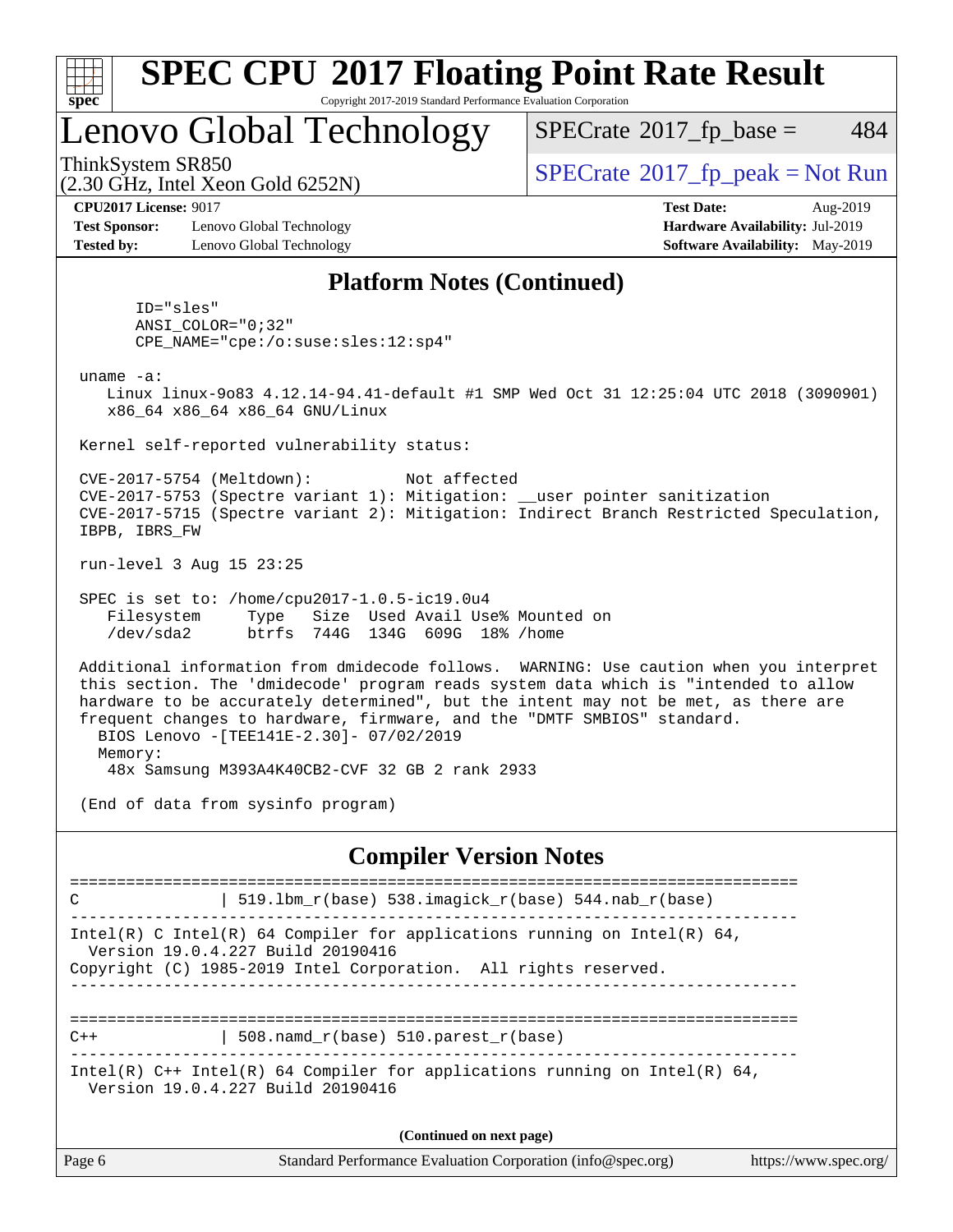

# **[SPEC CPU](http://www.spec.org/auto/cpu2017/Docs/result-fields.html#SPECCPU2017FloatingPointRateResult)[2017 Floating Point Rate Result](http://www.spec.org/auto/cpu2017/Docs/result-fields.html#SPECCPU2017FloatingPointRateResult)**

Copyright 2017-2019 Standard Performance Evaluation Corporation

# Lenovo Global Technology

 $SPECTate@2017_fp\_base = 484$ 

(2.30 GHz, Intel Xeon Gold 6252N)

ThinkSystem SR850<br>  $(2, 30 \text{ GHz})$  Intel Xeon Gold 6252N)

**[Test Sponsor:](http://www.spec.org/auto/cpu2017/Docs/result-fields.html#TestSponsor)** Lenovo Global Technology **[Hardware Availability:](http://www.spec.org/auto/cpu2017/Docs/result-fields.html#HardwareAvailability)** Jul-2019 **[Tested by:](http://www.spec.org/auto/cpu2017/Docs/result-fields.html#Testedby)** Lenovo Global Technology **[Software Availability:](http://www.spec.org/auto/cpu2017/Docs/result-fields.html#SoftwareAvailability)** May-2019

**[CPU2017 License:](http://www.spec.org/auto/cpu2017/Docs/result-fields.html#CPU2017License)** 9017 **[Test Date:](http://www.spec.org/auto/cpu2017/Docs/result-fields.html#TestDate)** Aug-2019

### **[Compiler Version Notes \(Continued\)](http://www.spec.org/auto/cpu2017/Docs/result-fields.html#CompilerVersionNotes)**

| Copyright (C) 1985-2019 Intel Corporation. All rights reserved.                                                                                                                                                                                                                                                                                                                                                                                                                                                                                                    |
|--------------------------------------------------------------------------------------------------------------------------------------------------------------------------------------------------------------------------------------------------------------------------------------------------------------------------------------------------------------------------------------------------------------------------------------------------------------------------------------------------------------------------------------------------------------------|
|                                                                                                                                                                                                                                                                                                                                                                                                                                                                                                                                                                    |
| $\vert$ 511.povray_r(base) 526.blender_r(base)<br>C++, C                                                                                                                                                                                                                                                                                                                                                                                                                                                                                                           |
| Intel(R) C++ Intel(R) 64 Compiler for applications running on Intel(R) 64,<br>Version 19.0.4.227 Build 20190416<br>Copyright (C) 1985-2019 Intel Corporation. All rights reserved.<br>Intel(R) C Intel(R) 64 Compiler for applications running on Intel(R) 64,<br>Version 19.0.4.227 Build 20190416<br>Copyright (C) 1985-2019 Intel Corporation. All rights reserved.                                                                                                                                                                                             |
| $C_{++}$ , C, Fortran   507.cactuBSSN_r(base)                                                                                                                                                                                                                                                                                                                                                                                                                                                                                                                      |
| Intel(R) $C++$ Intel(R) 64 Compiler for applications running on Intel(R) 64,<br>Version 19.0.4.227 Build 20190416<br>Copyright (C) 1985-2019 Intel Corporation. All rights reserved.<br>Intel(R) C Intel(R) 64 Compiler for applications running on Intel(R) 64,<br>Version 19.0.4.227 Build 20190416<br>Copyright (C) 1985-2019 Intel Corporation. All rights reserved.<br>Intel(R) Fortran Intel(R) 64 Compiler for applications running on Intel(R)<br>64, Version 19.0.4.227 Build 20190416<br>Copyright (C) 1985-2019 Intel Corporation. All rights reserved. |
| 503.bwaves_r(base) 549.fotonik3d_r(base) 554.roms_r(base)<br>Fortran                                                                                                                                                                                                                                                                                                                                                                                                                                                                                               |
| $Intel(R)$ Fortran Intel(R) 64 Compiler for applications running on Intel(R)<br>64, Version 19.0.4.227 Build 20190416<br>Copyright (C) 1985-2019 Intel Corporation. All rights reserved.                                                                                                                                                                                                                                                                                                                                                                           |
| Fortran, $C$   521.wrf_r(base) 527.cam4_r(base)                                                                                                                                                                                                                                                                                                                                                                                                                                                                                                                    |
| Intel(R) Fortran Intel(R) 64 Compiler for applications running on Intel(R)<br>64, Version 19.0.4.227 Build 20190416<br>Copyright (C) 1985-2019 Intel Corporation. All rights reserved.<br>Intel(R) C Intel(R) 64 Compiler for applications running on Intel(R) 64,<br>Version 19.0.4.227 Build 20190416<br>Copyright (C) 1985-2019 Intel Corporation. All rights reserved.                                                                                                                                                                                         |
|                                                                                                                                                                                                                                                                                                                                                                                                                                                                                                                                                                    |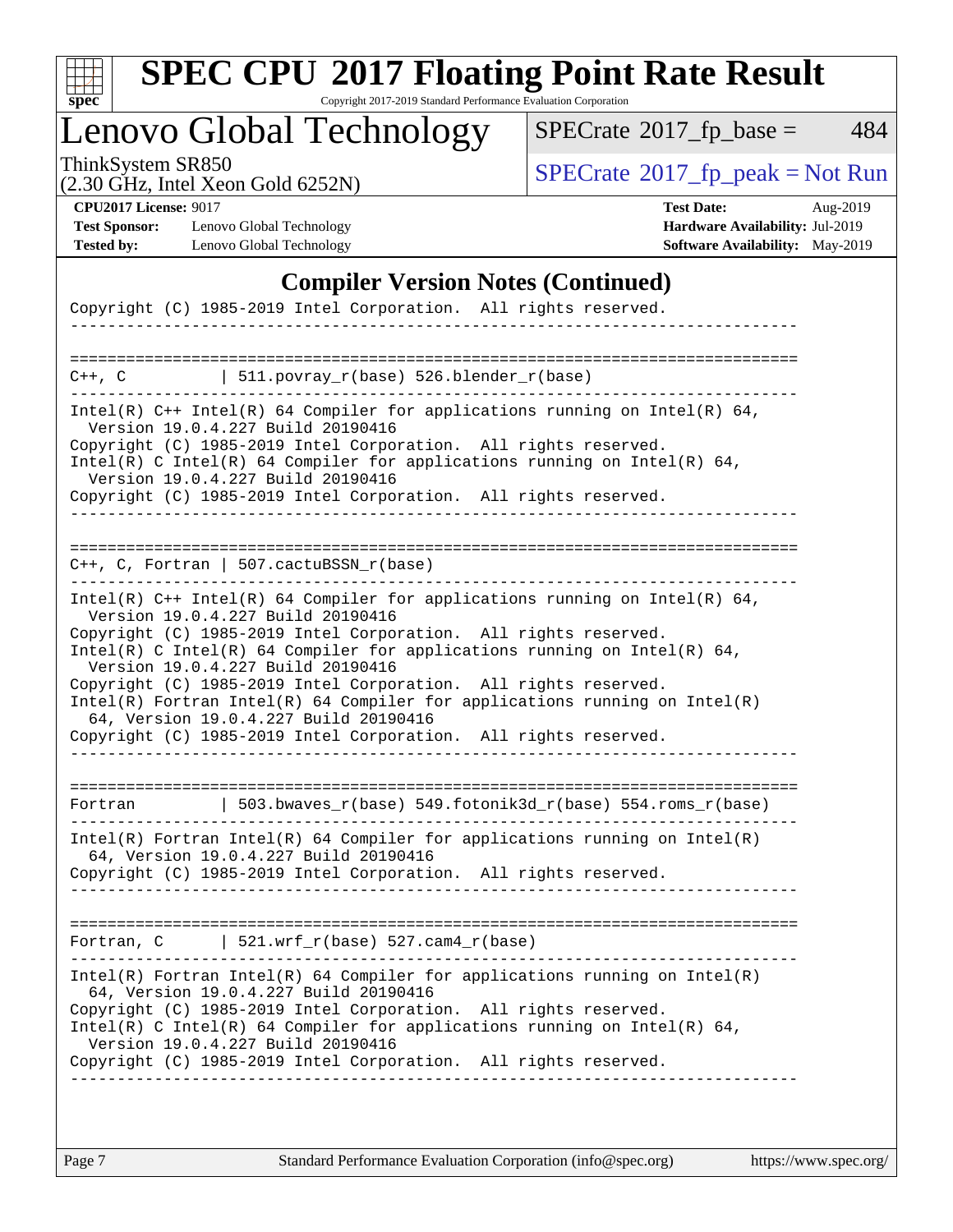

## Lenovo Global Technology

 $SPECTate$ <sup>®</sup>[2017\\_fp\\_base =](http://www.spec.org/auto/cpu2017/Docs/result-fields.html#SPECrate2017fpbase) 484

(2.30 GHz, Intel Xeon Gold 6252N)

ThinkSystem SR850<br>  $\begin{array}{c}\n\text{SPECrate} \textcirc 2017\_fp\_peak = Not Run \\
\text{SPECrate} \textcirc 2017\_fp\_peak = Not Run\n\end{array}$  $\begin{array}{c}\n\text{SPECrate} \textcirc 2017\_fp\_peak = Not Run \\
\text{SPECrate} \textcirc 2017\_fp\_peak = Not Run\n\end{array}$  $\begin{array}{c}\n\text{SPECrate} \textcirc 2017\_fp\_peak = Not Run \\
\text{SPECrate} \textcirc 2017\_fp\_peak = Not Run\n\end{array}$ 

**[Test Sponsor:](http://www.spec.org/auto/cpu2017/Docs/result-fields.html#TestSponsor)** Lenovo Global Technology **[Hardware Availability:](http://www.spec.org/auto/cpu2017/Docs/result-fields.html#HardwareAvailability)** Jul-2019 **[Tested by:](http://www.spec.org/auto/cpu2017/Docs/result-fields.html#Testedby)** Lenovo Global Technology **[Software Availability:](http://www.spec.org/auto/cpu2017/Docs/result-fields.html#SoftwareAvailability)** May-2019

**[CPU2017 License:](http://www.spec.org/auto/cpu2017/Docs/result-fields.html#CPU2017License)** 9017 **[Test Date:](http://www.spec.org/auto/cpu2017/Docs/result-fields.html#TestDate)** Aug-2019

### **[Base Compiler Invocation](http://www.spec.org/auto/cpu2017/Docs/result-fields.html#BaseCompilerInvocation)**

[C benchmarks](http://www.spec.org/auto/cpu2017/Docs/result-fields.html#Cbenchmarks): [icc -m64 -std=c11](http://www.spec.org/cpu2017/results/res2019q3/cpu2017-20190819-17038.flags.html#user_CCbase_intel_icc_64bit_c11_33ee0cdaae7deeeab2a9725423ba97205ce30f63b9926c2519791662299b76a0318f32ddfffdc46587804de3178b4f9328c46fa7c2b0cd779d7a61945c91cd35)

[C++ benchmarks:](http://www.spec.org/auto/cpu2017/Docs/result-fields.html#CXXbenchmarks) [icpc -m64](http://www.spec.org/cpu2017/results/res2019q3/cpu2017-20190819-17038.flags.html#user_CXXbase_intel_icpc_64bit_4ecb2543ae3f1412ef961e0650ca070fec7b7afdcd6ed48761b84423119d1bf6bdf5cad15b44d48e7256388bc77273b966e5eb805aefd121eb22e9299b2ec9d9)

[Fortran benchmarks:](http://www.spec.org/auto/cpu2017/Docs/result-fields.html#Fortranbenchmarks) [ifort -m64](http://www.spec.org/cpu2017/results/res2019q3/cpu2017-20190819-17038.flags.html#user_FCbase_intel_ifort_64bit_24f2bb282fbaeffd6157abe4f878425411749daecae9a33200eee2bee2fe76f3b89351d69a8130dd5949958ce389cf37ff59a95e7a40d588e8d3a57e0c3fd751)

[Benchmarks using both Fortran and C](http://www.spec.org/auto/cpu2017/Docs/result-fields.html#BenchmarksusingbothFortranandC): [ifort -m64](http://www.spec.org/cpu2017/results/res2019q3/cpu2017-20190819-17038.flags.html#user_CC_FCbase_intel_ifort_64bit_24f2bb282fbaeffd6157abe4f878425411749daecae9a33200eee2bee2fe76f3b89351d69a8130dd5949958ce389cf37ff59a95e7a40d588e8d3a57e0c3fd751) [icc -m64 -std=c11](http://www.spec.org/cpu2017/results/res2019q3/cpu2017-20190819-17038.flags.html#user_CC_FCbase_intel_icc_64bit_c11_33ee0cdaae7deeeab2a9725423ba97205ce30f63b9926c2519791662299b76a0318f32ddfffdc46587804de3178b4f9328c46fa7c2b0cd779d7a61945c91cd35)

[Benchmarks using both C and C++:](http://www.spec.org/auto/cpu2017/Docs/result-fields.html#BenchmarksusingbothCandCXX) [icpc -m64](http://www.spec.org/cpu2017/results/res2019q3/cpu2017-20190819-17038.flags.html#user_CC_CXXbase_intel_icpc_64bit_4ecb2543ae3f1412ef961e0650ca070fec7b7afdcd6ed48761b84423119d1bf6bdf5cad15b44d48e7256388bc77273b966e5eb805aefd121eb22e9299b2ec9d9) [icc -m64 -std=c11](http://www.spec.org/cpu2017/results/res2019q3/cpu2017-20190819-17038.flags.html#user_CC_CXXbase_intel_icc_64bit_c11_33ee0cdaae7deeeab2a9725423ba97205ce30f63b9926c2519791662299b76a0318f32ddfffdc46587804de3178b4f9328c46fa7c2b0cd779d7a61945c91cd35)

[Benchmarks using Fortran, C, and C++](http://www.spec.org/auto/cpu2017/Docs/result-fields.html#BenchmarksusingFortranCandCXX): [icpc -m64](http://www.spec.org/cpu2017/results/res2019q3/cpu2017-20190819-17038.flags.html#user_CC_CXX_FCbase_intel_icpc_64bit_4ecb2543ae3f1412ef961e0650ca070fec7b7afdcd6ed48761b84423119d1bf6bdf5cad15b44d48e7256388bc77273b966e5eb805aefd121eb22e9299b2ec9d9) [icc -m64 -std=c11](http://www.spec.org/cpu2017/results/res2019q3/cpu2017-20190819-17038.flags.html#user_CC_CXX_FCbase_intel_icc_64bit_c11_33ee0cdaae7deeeab2a9725423ba97205ce30f63b9926c2519791662299b76a0318f32ddfffdc46587804de3178b4f9328c46fa7c2b0cd779d7a61945c91cd35) [ifort -m64](http://www.spec.org/cpu2017/results/res2019q3/cpu2017-20190819-17038.flags.html#user_CC_CXX_FCbase_intel_ifort_64bit_24f2bb282fbaeffd6157abe4f878425411749daecae9a33200eee2bee2fe76f3b89351d69a8130dd5949958ce389cf37ff59a95e7a40d588e8d3a57e0c3fd751)

### **[Base Portability Flags](http://www.spec.org/auto/cpu2017/Docs/result-fields.html#BasePortabilityFlags)**

 503.bwaves\_r: [-DSPEC\\_LP64](http://www.spec.org/cpu2017/results/res2019q3/cpu2017-20190819-17038.flags.html#suite_basePORTABILITY503_bwaves_r_DSPEC_LP64) 507.cactuBSSN\_r: [-DSPEC\\_LP64](http://www.spec.org/cpu2017/results/res2019q3/cpu2017-20190819-17038.flags.html#suite_basePORTABILITY507_cactuBSSN_r_DSPEC_LP64) 508.namd\_r: [-DSPEC\\_LP64](http://www.spec.org/cpu2017/results/res2019q3/cpu2017-20190819-17038.flags.html#suite_basePORTABILITY508_namd_r_DSPEC_LP64) 510.parest\_r: [-DSPEC\\_LP64](http://www.spec.org/cpu2017/results/res2019q3/cpu2017-20190819-17038.flags.html#suite_basePORTABILITY510_parest_r_DSPEC_LP64) 511.povray\_r: [-DSPEC\\_LP64](http://www.spec.org/cpu2017/results/res2019q3/cpu2017-20190819-17038.flags.html#suite_basePORTABILITY511_povray_r_DSPEC_LP64) 519.lbm\_r: [-DSPEC\\_LP64](http://www.spec.org/cpu2017/results/res2019q3/cpu2017-20190819-17038.flags.html#suite_basePORTABILITY519_lbm_r_DSPEC_LP64) 521.wrf\_r: [-DSPEC\\_LP64](http://www.spec.org/cpu2017/results/res2019q3/cpu2017-20190819-17038.flags.html#suite_basePORTABILITY521_wrf_r_DSPEC_LP64) [-DSPEC\\_CASE\\_FLAG](http://www.spec.org/cpu2017/results/res2019q3/cpu2017-20190819-17038.flags.html#b521.wrf_r_baseCPORTABILITY_DSPEC_CASE_FLAG) [-convert big\\_endian](http://www.spec.org/cpu2017/results/res2019q3/cpu2017-20190819-17038.flags.html#user_baseFPORTABILITY521_wrf_r_convert_big_endian_c3194028bc08c63ac5d04de18c48ce6d347e4e562e8892b8bdbdc0214820426deb8554edfa529a3fb25a586e65a3d812c835984020483e7e73212c4d31a38223) 526.blender\_r: [-DSPEC\\_LP64](http://www.spec.org/cpu2017/results/res2019q3/cpu2017-20190819-17038.flags.html#suite_basePORTABILITY526_blender_r_DSPEC_LP64) [-DSPEC\\_LINUX](http://www.spec.org/cpu2017/results/res2019q3/cpu2017-20190819-17038.flags.html#b526.blender_r_baseCPORTABILITY_DSPEC_LINUX) [-funsigned-char](http://www.spec.org/cpu2017/results/res2019q3/cpu2017-20190819-17038.flags.html#user_baseCPORTABILITY526_blender_r_force_uchar_40c60f00ab013830e2dd6774aeded3ff59883ba5a1fc5fc14077f794d777847726e2a5858cbc7672e36e1b067e7e5c1d9a74f7176df07886a243d7cc18edfe67) 527.cam4\_r: [-DSPEC\\_LP64](http://www.spec.org/cpu2017/results/res2019q3/cpu2017-20190819-17038.flags.html#suite_basePORTABILITY527_cam4_r_DSPEC_LP64) [-DSPEC\\_CASE\\_FLAG](http://www.spec.org/cpu2017/results/res2019q3/cpu2017-20190819-17038.flags.html#b527.cam4_r_baseCPORTABILITY_DSPEC_CASE_FLAG) 538.imagick\_r: [-DSPEC\\_LP64](http://www.spec.org/cpu2017/results/res2019q3/cpu2017-20190819-17038.flags.html#suite_basePORTABILITY538_imagick_r_DSPEC_LP64) 544.nab\_r: [-DSPEC\\_LP64](http://www.spec.org/cpu2017/results/res2019q3/cpu2017-20190819-17038.flags.html#suite_basePORTABILITY544_nab_r_DSPEC_LP64) 549.fotonik3d\_r: [-DSPEC\\_LP64](http://www.spec.org/cpu2017/results/res2019q3/cpu2017-20190819-17038.flags.html#suite_basePORTABILITY549_fotonik3d_r_DSPEC_LP64) 554.roms\_r: [-DSPEC\\_LP64](http://www.spec.org/cpu2017/results/res2019q3/cpu2017-20190819-17038.flags.html#suite_basePORTABILITY554_roms_r_DSPEC_LP64)

### **[Base Optimization Flags](http://www.spec.org/auto/cpu2017/Docs/result-fields.html#BaseOptimizationFlags)**

#### [C benchmarks](http://www.spec.org/auto/cpu2017/Docs/result-fields.html#Cbenchmarks):

[-xCORE-AVX512](http://www.spec.org/cpu2017/results/res2019q3/cpu2017-20190819-17038.flags.html#user_CCbase_f-xCORE-AVX512) [-ipo](http://www.spec.org/cpu2017/results/res2019q3/cpu2017-20190819-17038.flags.html#user_CCbase_f-ipo) [-O3](http://www.spec.org/cpu2017/results/res2019q3/cpu2017-20190819-17038.flags.html#user_CCbase_f-O3) [-no-prec-div](http://www.spec.org/cpu2017/results/res2019q3/cpu2017-20190819-17038.flags.html#user_CCbase_f-no-prec-div) [-qopt-prefetch](http://www.spec.org/cpu2017/results/res2019q3/cpu2017-20190819-17038.flags.html#user_CCbase_f-qopt-prefetch) [-ffinite-math-only](http://www.spec.org/cpu2017/results/res2019q3/cpu2017-20190819-17038.flags.html#user_CCbase_f_finite_math_only_cb91587bd2077682c4b38af759c288ed7c732db004271a9512da14a4f8007909a5f1427ecbf1a0fb78ff2a814402c6114ac565ca162485bbcae155b5e4258871) [-qopt-mem-layout-trans=4](http://www.spec.org/cpu2017/results/res2019q3/cpu2017-20190819-17038.flags.html#user_CCbase_f-qopt-mem-layout-trans_fa39e755916c150a61361b7846f310bcdf6f04e385ef281cadf3647acec3f0ae266d1a1d22d972a7087a248fd4e6ca390a3634700869573d231a252c784941a8)

[C++ benchmarks:](http://www.spec.org/auto/cpu2017/Docs/result-fields.html#CXXbenchmarks) [-xCORE-AVX512](http://www.spec.org/cpu2017/results/res2019q3/cpu2017-20190819-17038.flags.html#user_CXXbase_f-xCORE-AVX512) [-ipo](http://www.spec.org/cpu2017/results/res2019q3/cpu2017-20190819-17038.flags.html#user_CXXbase_f-ipo) [-O3](http://www.spec.org/cpu2017/results/res2019q3/cpu2017-20190819-17038.flags.html#user_CXXbase_f-O3) [-no-prec-div](http://www.spec.org/cpu2017/results/res2019q3/cpu2017-20190819-17038.flags.html#user_CXXbase_f-no-prec-div) [-qopt-prefetch](http://www.spec.org/cpu2017/results/res2019q3/cpu2017-20190819-17038.flags.html#user_CXXbase_f-qopt-prefetch)

**(Continued on next page)**

| Page 8 |  |
|--------|--|
|--------|--|

Page 8 Standard Performance Evaluation Corporation [\(info@spec.org\)](mailto:info@spec.org) <https://www.spec.org/>